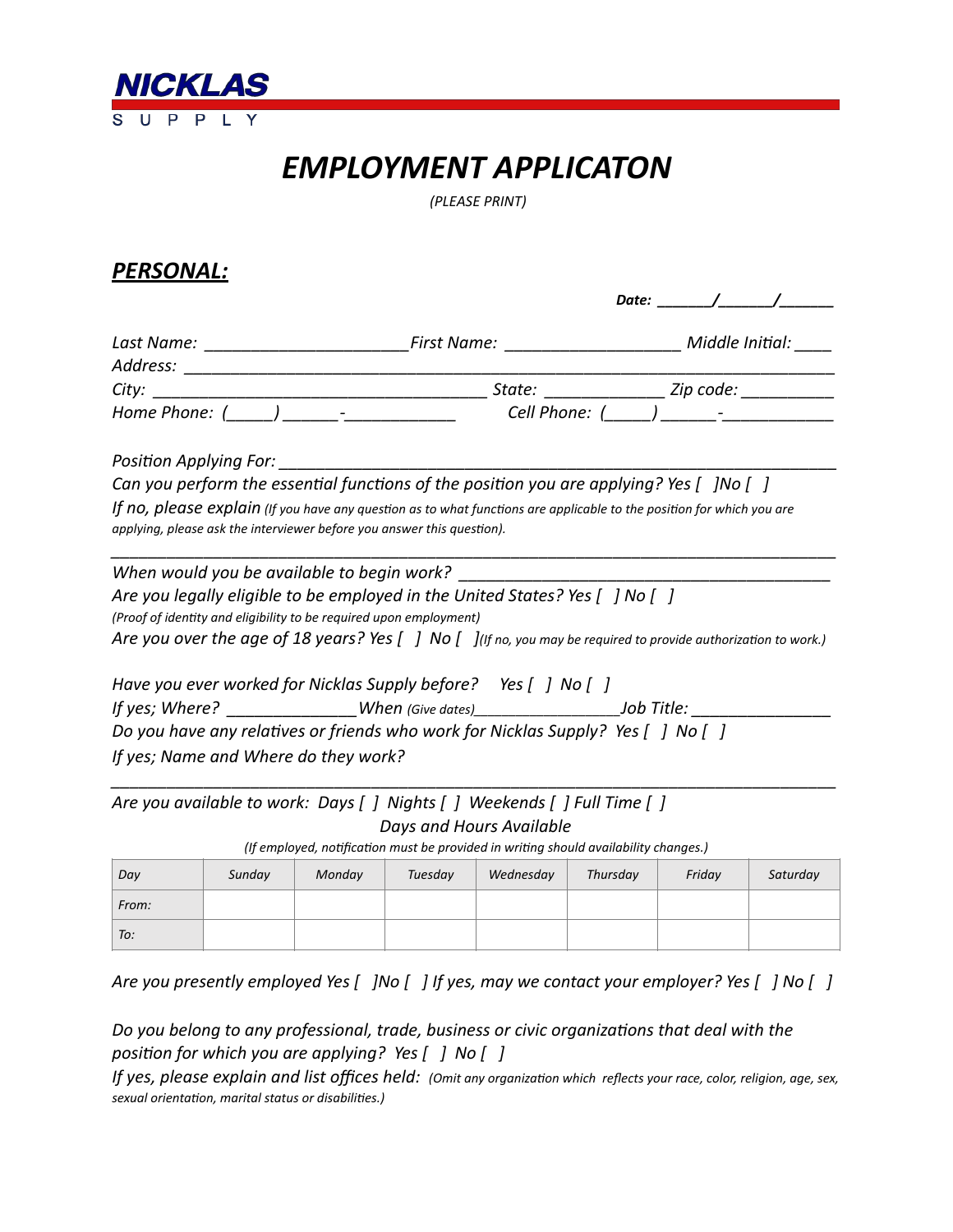

## *EDUCATION:*

|                                      | Name of School | Course of Study | # of Years<br>Completed | Diploma/Degree<br>Received |
|--------------------------------------|----------------|-----------------|-------------------------|----------------------------|
| <b>High School</b>                   |                |                 |                         |                            |
| College                              |                |                 |                         |                            |
| Vocational or<br><b>Trade School</b> |                |                 |                         |                            |
| Graduate                             |                |                 |                         |                            |

*\_\_\_\_\_\_\_\_\_\_\_\_\_\_\_\_\_\_\_\_\_\_\_\_\_\_\_\_\_\_\_\_\_\_\_\_\_\_\_\_\_\_\_\_\_\_\_\_\_\_\_\_\_\_\_\_\_\_\_\_\_\_\_\_\_\_\_\_\_\_\_\_\_\_\_\_\_\_* 

Have you completed any special courses, seminars and/or training directly related to the *position in which you are applying? Yes* [ ] No [ ] *If yes, please describe:* 

*\_\_\_\_\_\_\_\_\_\_\_\_\_\_\_\_\_\_\_\_\_\_\_\_\_\_\_\_\_\_\_\_\_\_\_\_\_\_\_\_\_\_\_\_\_\_\_\_\_\_\_\_\_\_\_\_\_\_\_\_\_\_\_\_\_\_\_\_\_\_\_\_\_\_\_\_ \_\_\_\_\_\_\_\_\_\_\_\_\_\_\_\_\_\_\_\_\_\_\_\_\_\_\_\_\_\_\_\_\_\_\_\_\_\_\_\_\_\_\_\_\_\_\_\_\_\_\_\_\_\_\_\_\_\_\_\_\_\_\_\_\_\_\_\_\_\_\_\_\_\_\_\_* 

### **EMPLOYMENT HISTORY:**

| Name of Employer                                    |                                                        | Telephone Number                |                      |
|-----------------------------------------------------|--------------------------------------------------------|---------------------------------|----------------------|
| Full Address (Including Street, City, State, & Zip) |                                                        | Supervisor's Name and Title     |                      |
| Dates Employed<br>From: Month/Day/Year              | To: Month/Day/Year                                     | Rate of Pay<br><b>Beginning</b> | Rate of Pay<br>Final |
| Still Employed:<br>Yes $[ ]$ No $[ ]$               | May we contact your<br>employer:<br>Yes $[ ]$ No $[ ]$ | Job Title:                      | Reason for leaving:  |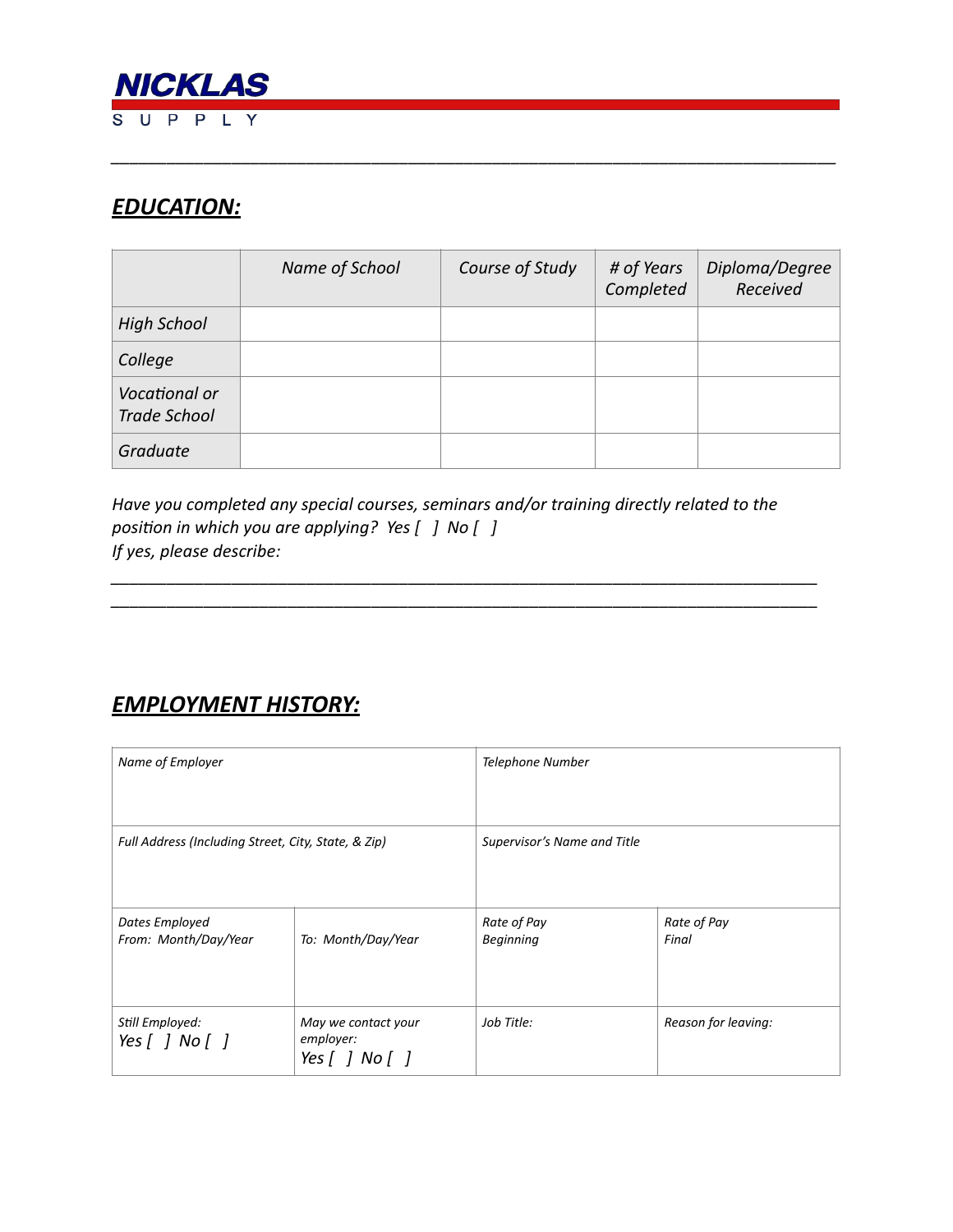

| Were you discharged or<br>terminated by the employer?<br>Yes $\lceil$   No $\lceil$ | Describe the work performed? |
|-------------------------------------------------------------------------------------|------------------------------|
|                                                                                     |                              |

#### **EMPLOYMENT HISTORY CONTINUED ON NEXT PAGE**

| Name of Employer                                                            |                                                        | Telephone Number                |                      |
|-----------------------------------------------------------------------------|--------------------------------------------------------|---------------------------------|----------------------|
| Full Address (Including Street, City, State, & Zip)                         |                                                        | Supervisor's Name and Title     |                      |
| Dates Employed<br>From: Month/Day/Year                                      | To: Month/Day/Year                                     | Rate of Pay<br><b>Beginning</b> | Rate of Pay<br>Final |
| Still Employed:<br>Yes $[ ]$ No $[ ]$                                       | May we contact your<br>employer:<br>Yes $[ ]$ No $[ ]$ | Job Title:                      | Reason for leaving:  |
| Were you discharged or<br>terminated by the employer?<br>Yes $[ ]$ No $[ ]$ | Describe the work performed?                           |                                 |                      |

| Name of Employer                                    |                    | Telephone Number                |                      |
|-----------------------------------------------------|--------------------|---------------------------------|----------------------|
| Full Address (Including Street, City, State, & Zip) |                    | Supervisor's Name and Title     |                      |
| Dates Employed<br>From: Month/Day/Year              | To: Month/Day/Year | Rate of Pay<br><b>Beginning</b> | Rate of Pay<br>Final |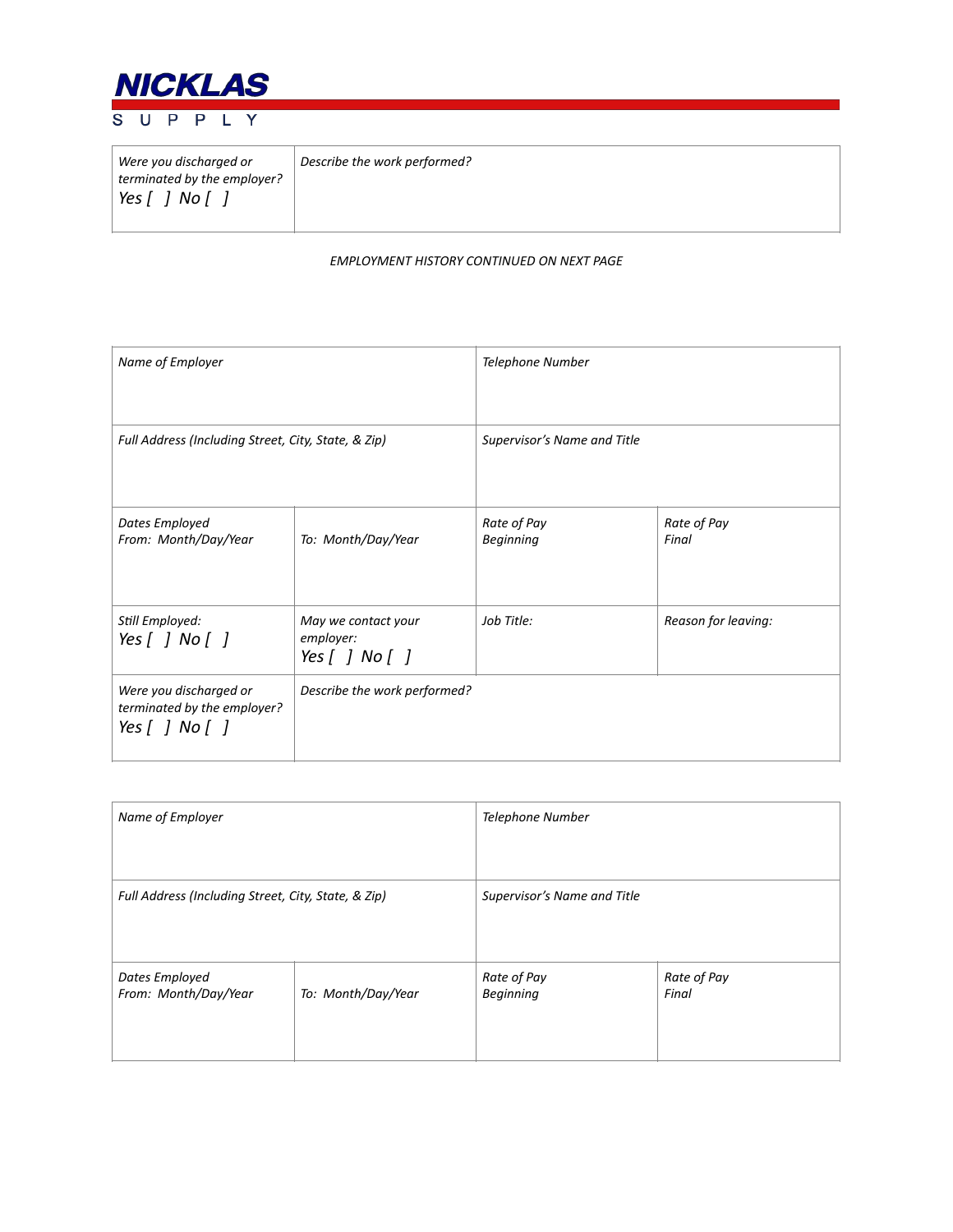

| Still Employed:<br>Yes $\lceil$ $\rceil$ No $\lceil$ $\rceil$                                       | May we contact your<br>employer:<br>Yes $\lceil$ $\rceil$ No $\lceil$ $\rceil$ | Job Title: | Reason for leaving: |
|-----------------------------------------------------------------------------------------------------|--------------------------------------------------------------------------------|------------|---------------------|
| Were you discharged or<br>terminated by the employer?<br>Yes $\lceil$ $\rceil$ No $\lceil$ $\rceil$ | Describe the work performed?                                                   |            |                     |

### **MILITARY SERVICE:**

**Branch:** \_\_\_\_\_\_\_\_\_\_\_\_\_\_\_\_\_\_\_ Date Entered: \_\_\_\_\_\_\_\_\_\_\_\_\_\_ Date Discharged: \_\_\_\_\_\_\_\_\_\_\_\_\_\_\_\_\_\_\_\_\_\_\_\_ *Do* you have the service-related skills applicable to civilian employment? Yes [ ] No [ ] *If yes, please describe:* 

*\_\_\_\_\_\_\_\_\_\_\_\_\_\_\_\_\_\_\_\_\_\_\_\_\_\_\_\_\_\_\_\_\_\_\_\_\_\_\_\_\_\_\_\_\_\_\_\_\_\_\_\_\_\_\_\_\_\_\_\_\_\_\_\_\_\_\_\_\_\_\_\_\_\_\_\_\_\_ \_\_\_\_\_\_\_\_\_\_\_\_\_\_\_\_\_\_\_\_\_\_\_\_\_\_\_\_\_\_\_\_\_\_\_\_\_\_\_\_\_\_\_\_\_\_\_\_\_\_\_\_\_\_\_\_\_\_\_\_\_\_\_\_\_\_\_\_\_\_\_\_\_\_\_\_\_\_ \_\_\_\_\_\_\_\_\_\_\_\_\_\_\_\_\_\_\_\_\_\_\_\_\_\_\_\_\_\_\_\_\_\_\_\_\_\_\_\_\_\_\_\_\_\_\_\_\_\_\_\_\_\_\_\_\_\_\_\_\_\_\_\_\_\_\_\_\_\_\_\_\_\_\_\_\_\_* 

# *REFERENCES:*

*Please give three references at least one previous work reference* 

| Name                | Occupation       |
|---------------------|------------------|
|                     |                  |
|                     |                  |
| Address             | Telephone Number |
|                     |                  |
|                     |                  |
| Relationship to you |                  |
|                     |                  |

| Name | Occupation |
|------|------------|
|      |            |
|      |            |
|      |            |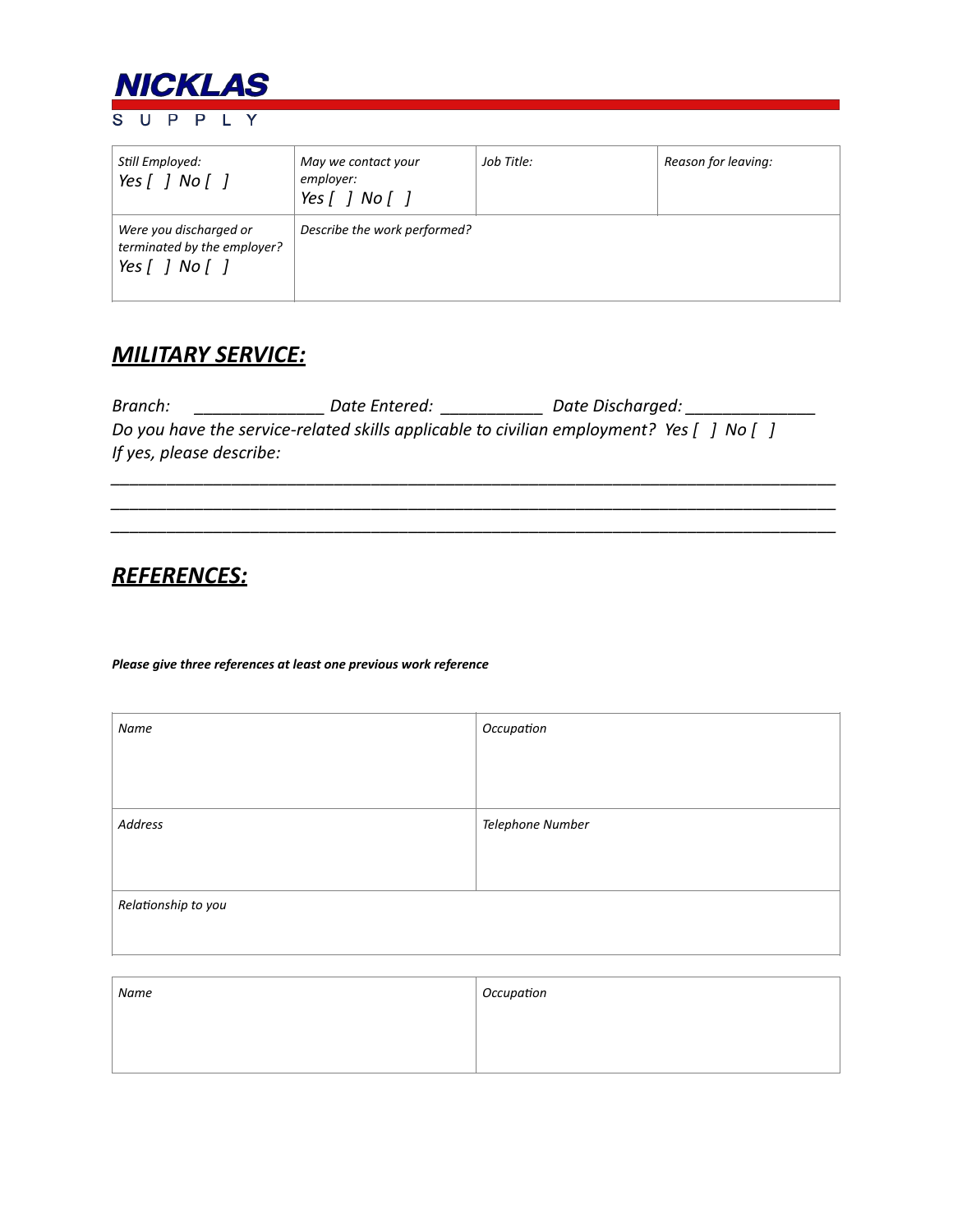

| Address             | Telephone Number |
|---------------------|------------------|
|                     |                  |
| Relationship to you |                  |
|                     |                  |

| Name                | Occupation       |
|---------------------|------------------|
|                     |                  |
|                     |                  |
| Address             | Telephone Number |
|                     |                  |
|                     |                  |
| Relationship to you |                  |
|                     |                  |

### *IMPORTANT - PLEASE READ AND SIGN ALL:*

*Nicklas Supply/SPLASH is an Equal Opportunity employer. All qualified applicants will receive consideration for employment without regard to race, color, religion, sex, age, disability,* protected veteran status, national origin, or any other characteristic protected by applicable law.

This employment application (and accompanying resume, if any) are true and correct to the best of my knowledge, and I agree and understand that any misrepresentation or falsification of *information* or omission of information during the employment application process may disqualify me from further consideration for employment and, if employed, may subject me to *dismissal.* I further certify that I am a true and bona fide job applicant, honestly interested in *working* in the position(s) for which I have applied, and I am seeking employment with Nicklas *Supply* solely to provide me with the benefits of a job and for no other purpose. I understand *that if I am hired, my employment is for no definite time, I am an At Will Employee and may be terminated at any time without prior notice.* 

*\_\_\_\_\_\_\_\_\_\_\_\_\_\_\_\_\_\_\_\_\_\_\_\_\_\_\_\_\_\_\_\_\_\_\_\_\_\_\_\_\_\_\_\_ \_\_\_\_\_\_\_\_\_\_\_\_\_\_\_\_\_\_\_\_\_\_\_\_\_\_\_\_\_*